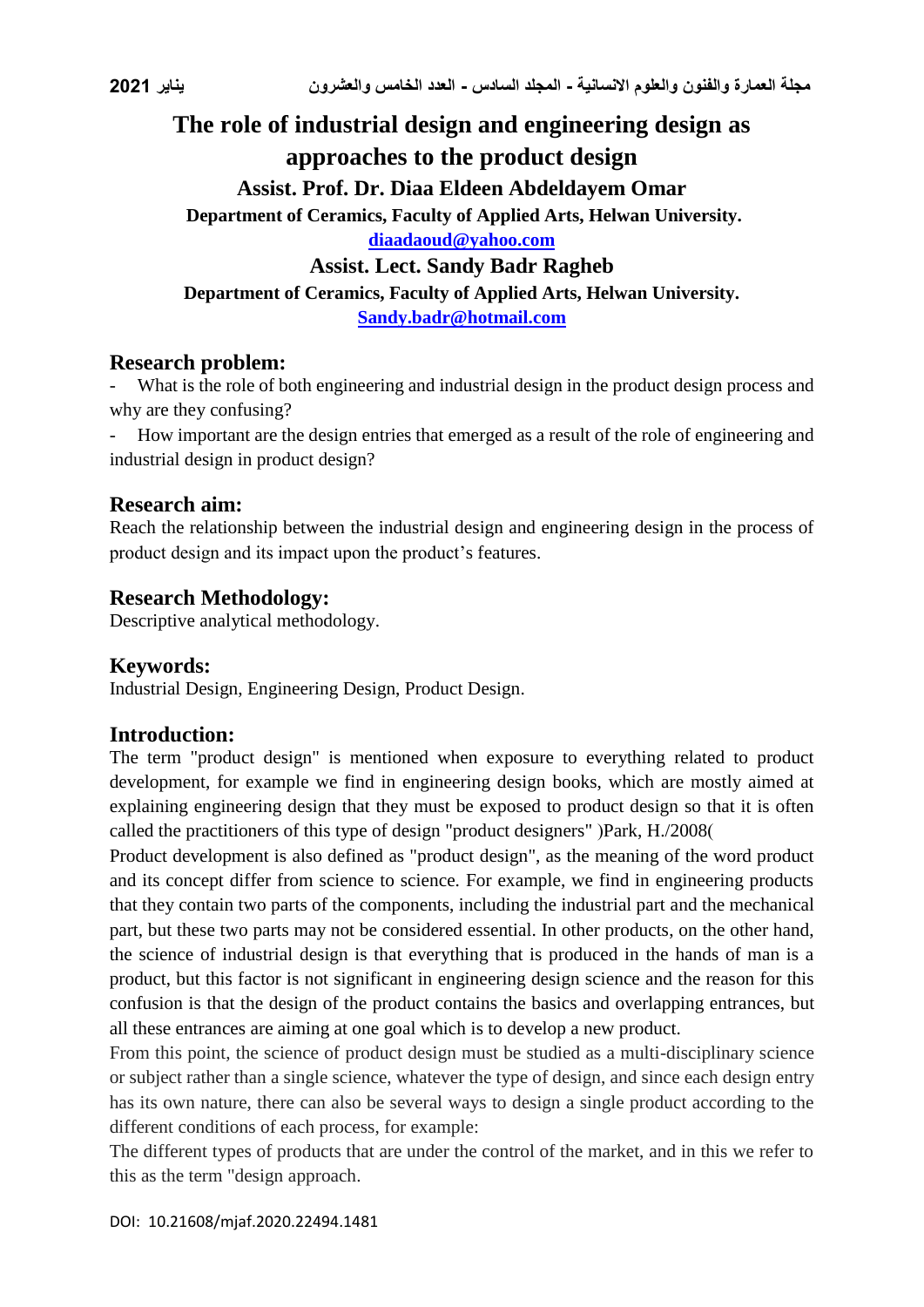The researcher can also find a reciprocal relationship between design entrances and different types of products in order to discover which type of design entrances can be achieved and why this entry was used by reviewing the rules, basics and features of different design entrances. When examining this topic, the researcher found the importance of it. It is necessary to define the product design in general and its close relationship to the design behavior of "Design Disciplines". Considering that both engineering design and industrial design are the two main activities in product design, multiple factors must be compared to what they contain in terms, features, and products that are covered in these terms, and their role in product design and build this comparison on the basis of the current product design process and that through exposure to two inputs

#### **- Inside Out Approach,**

#### **- Outside in Approach**

The term product design causes some confusion in the same way as the term "design" in general. When we talk about product design in one way or another, we will often talk about an engineering and industrial design product for a product where both are applied when designing a product. In many cases it may mean the term "product design" is engineering design (Haik, P146,2003) and in other cases it is treated as the subject of industrial design. The design of the product is known as "the process of creating and preparing the projections and lines necessary to manufacture the product".

On the other hand, it is a science that falls between industrial design and engineering design, whereas these two types of design go into product design, and in this logic industrial design and engineering design become intertwined with product design to a large extent, however industrial design science or engineering design, either one of them cannot fully describe the product design process (Horváth, I./2009).



Figure 1. Position of Product design (by Horvāth 2004)

From another perspective, product design is not considered an isolated or separate process, but it is an integral part of the product development process, as some design scientists use the term "product design" to refer to "product development" as many different principles and sciences are included in this design. The author states that the primary team for product development is the industrial, engineering, electronic design team, marketing specialists, manufacturing engineers and all the way up to the distribution official (Ulirich & Eppinger, 2008, P66).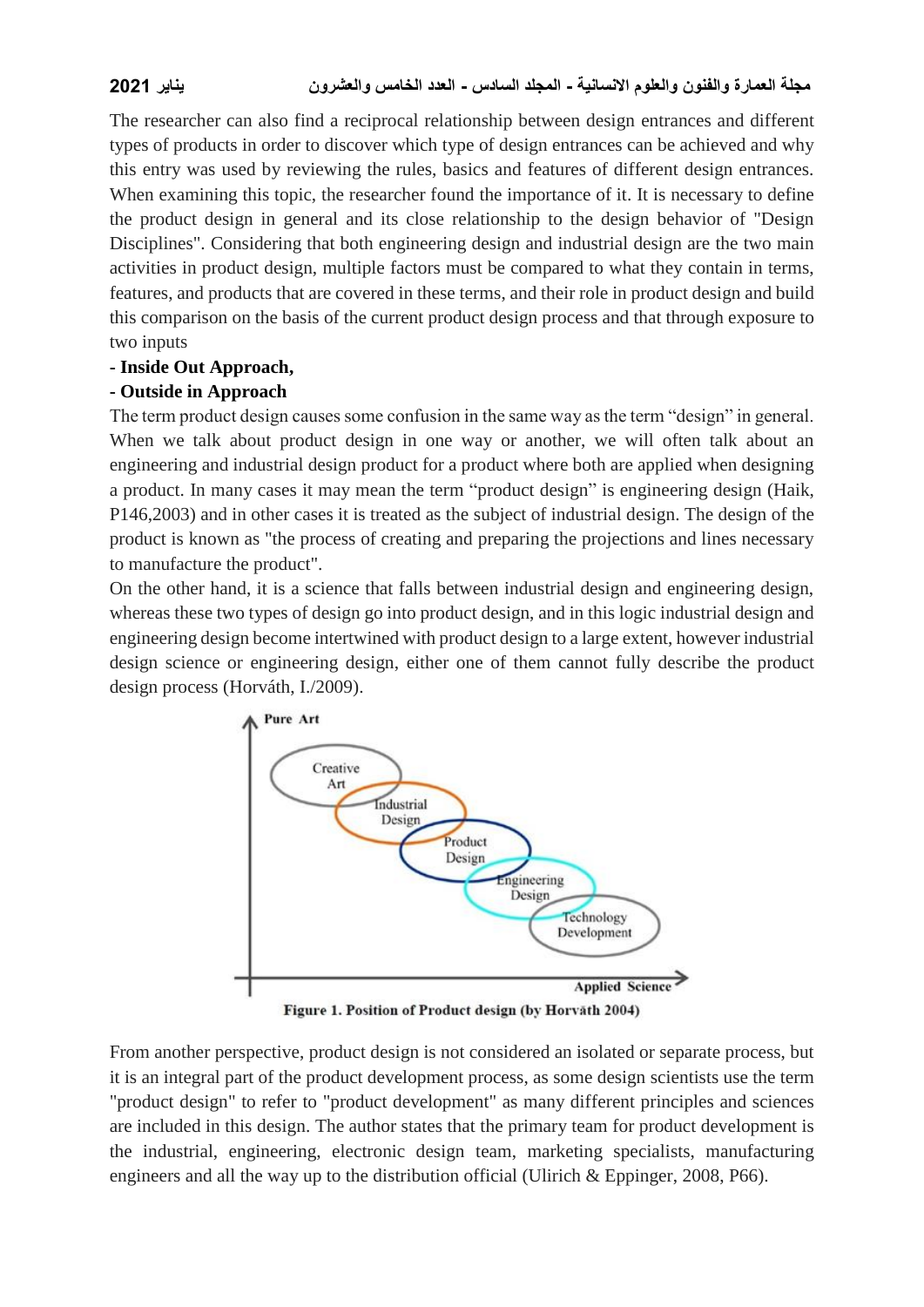## **Two types of products in product design science:**

Historically, engineering design is referred to as product design, and both were also referred to as "mechanical design" (Haik, 2003, P175). In light of this perspective, engineering design is defined as "the process by which the need meets the solution that is to convert it into an actual product "(Lindebeck, 1995, P22). In this process, a system, elements or process is created that overturns this need. Also, that process has controls, limitations, and a proportional mechanical or even mathematical system shape. A standard model that shows engineering design characteristics is the "method of arranging and classifying the quality of job performance". (Quality Function Deployment Method "QFD") Which results in transforming the consumer's need for engineering value into the "Axiomatic Theory" product. Which means converting consumer needs into functional requirements and design factors.



Figure 3. Industrial design and Engineering design in Product design

#### **Product design process**

There are many models of product design, including what is industrial, and what is engineering and other different areas of design, but in all these cases, the design is defined as "the process of solving a skin problem" so we find that in all design attributes there are common factors and these factors are the starting point that ends with solutions that have a close relationship to the problem. The problem is turned into a solution through the design process and through a specific system. For example, the engineering designer calculates the effort to build security. As for the industrial designer, he combines many different images to study the user's taste and product model. The following figure shows one of the easiest and simplest model of The design process that has been repeated steps, and this process is carried out by the designer from public to private, i.e. from lines or drawings.

The way the product is handled and transferred to the manufacturing team is also defined. Phal, G.  $/$  1997  $/$  P45)) As for the product development process, it is part of the industrial design process and has six stages.

- 1- Investigation of customer needs.
- 2- Formulization.
- 3- Preliminary refinement.
- 4- Purification to choose further refinement and final concept selection.
- 5- Control Models or drawings.
- 6- Coordination with engineering manufacturing.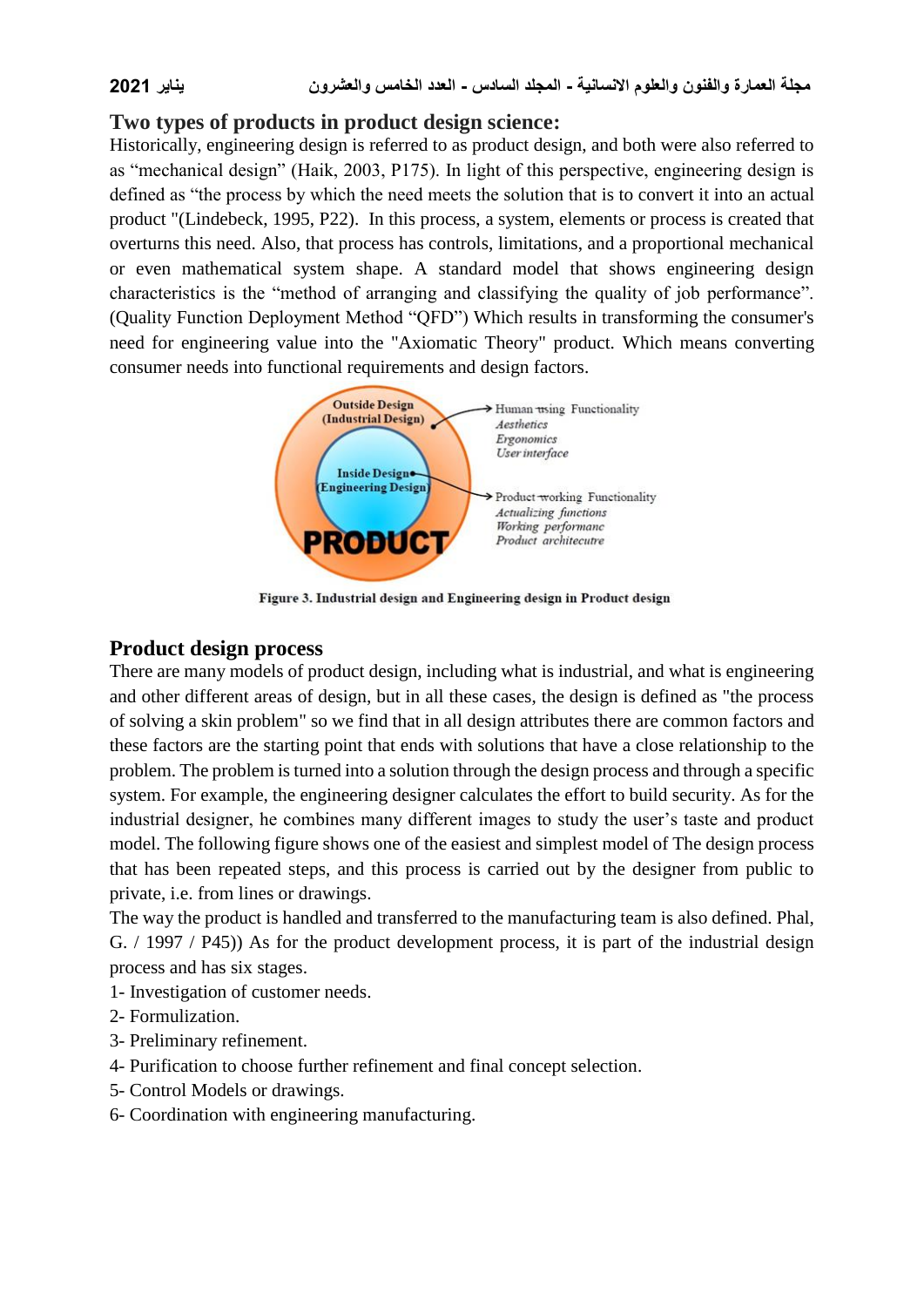

#### **Inside out approach**

In this, the design of the internal parts of the product is determined before the body or its external appearance, with the aim of reducing errors that result from the consumer interaction with the product, and to clarify that we will take the same example and how to apply the two entrances to it, using the development of cars as an example, the change that occurs on the motor affects the car.

The modified engine may affect the properties of the entire car, such as vibration, noise, etc. It could therefore be reported by Toyota that Toyota does not focus on completing the rapid process of exterior designs in the isolation of engineering and mechanical designers, this is because it is looking for how the external design inside the mechanical system interacts in the pre-design stage is completed, that is, it focuses on the compatibility of the entire mechanical system before the design is completed.

## **Outside-In Approach**:

In this way, the external parts or the external body of the product are designed before the internal part of it, and these two terms have been used by design scientists Deryfuss and Lorenz to explain the role of the industrial designer and his work, and they insisted on using a term from the inside to confirm the necessity of defining the external appearance of the product after the internal parts are determined. This entrance has become one of the traditional entrances to industrial design, in which the interior components are given to industrial designers who will rotate them to complete the external appearance, and this in a manner consistent with the principle of the form follows the function (Form Follows Function) As a design model on that entrance, the Cleveland Foundation for Art and Design mentions in 2015 the principle or idea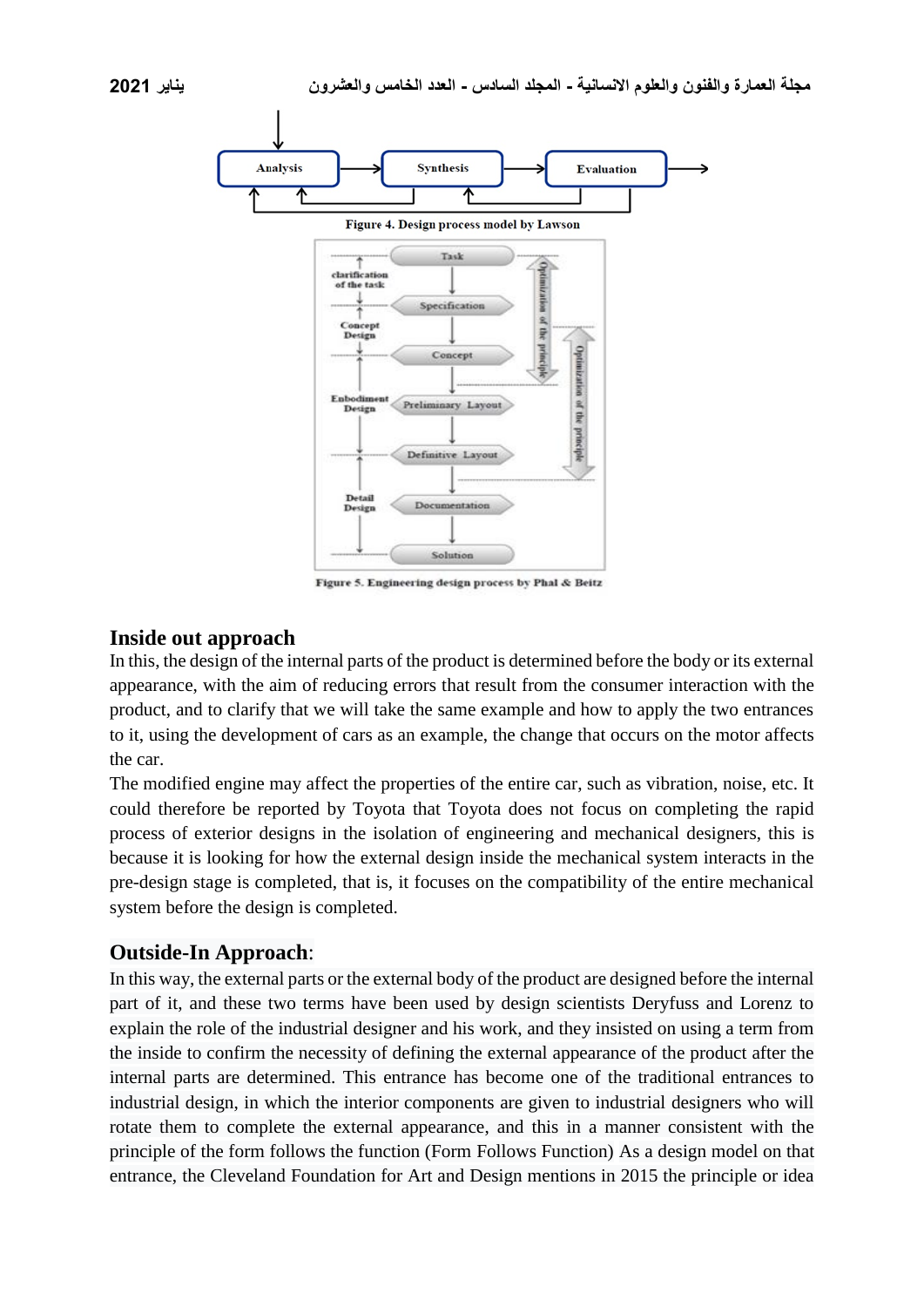of designing the most famous Cadillac car, which is a model that proves how large companies in their designs are now heading to this entrance because of its significant impact on the aesthetic value of the product, which in turn affects the purchasing value in the market even in the most complex mechanical and engineering products, such as cars, and in the following figure is a sample of the initial fees announced by the company, which shows how the design team began to put the perceptions of the car's external appearance in complete isolation from the internal parts of it (Net2)

## **- Results**:

We can say that the product design is a product of two branches of engineering design and industrial design, and the engineering design is often referred to, in some products, as mechanical design, and engineering design in product design is the part responsible for interior design or interior parts of the product and results in the initial design Layout Design. As for the industrial design, it is the part responsible for designing the external appearance of the product that results in the external body that the user interacts with.

Because these two types of design are the basis and essence of product design, now all companies are keen on cooperating both industrial designers and engineering designers to develop successful products and based on the different product goals, the appropriate type of design is chosen as a design entrance from the inside-out approach and in which the internal parts are dealt with first before the external body or two outside-in approach, in which the external part that the user deals with is planned before the internal parts. Most of the product design processes were designed through an entrance from the inside to the outside, but recently some companies have demonstrated that using an entrance from the outside to the interior leads to great marketing success, which proves that the design entrance has a close relationship to the type of product, which also contributed to the rapid development of technology that contributed to facilitating production and visualization processes, despite the existence of several classifications of the types of products that I think we need to test design entrances on them and reclassify them again.

#### **References:**

1- Ebrahim, Wisam Onsy. "Al tafa'ol ben anaser altasmim fi al etgah al od'y ;a madkhal ltasmim al montag". Magalet AL Emara w AL Fenoun w AL Elom AL Insania AL adad AL khames ashr (2019): MN p 666 to 682.

- "interaction among elements of design in the organic direction- an approach for designing a product" journal of architecture, arts and humanistic science- issue no.15-2019.

2- Hasanin, Magdoleen Alsaid. "Al-tasmim Elsan'y Fi Do'a Al tasmim al motakamel". Magalet AL Emara w AL Fenoun w AL Elom AL Insania AL adad AL sades ashr (2019): MN p 369 to 383

- "industrial design under the light of integrated design" journal of architecture, arts and humanistic science- issue no.16-2019.

3- Hong, S.-S., "Industrial Design: Application case of theory and proactive", Design House Inc., (translated) Seoul ,2007 .